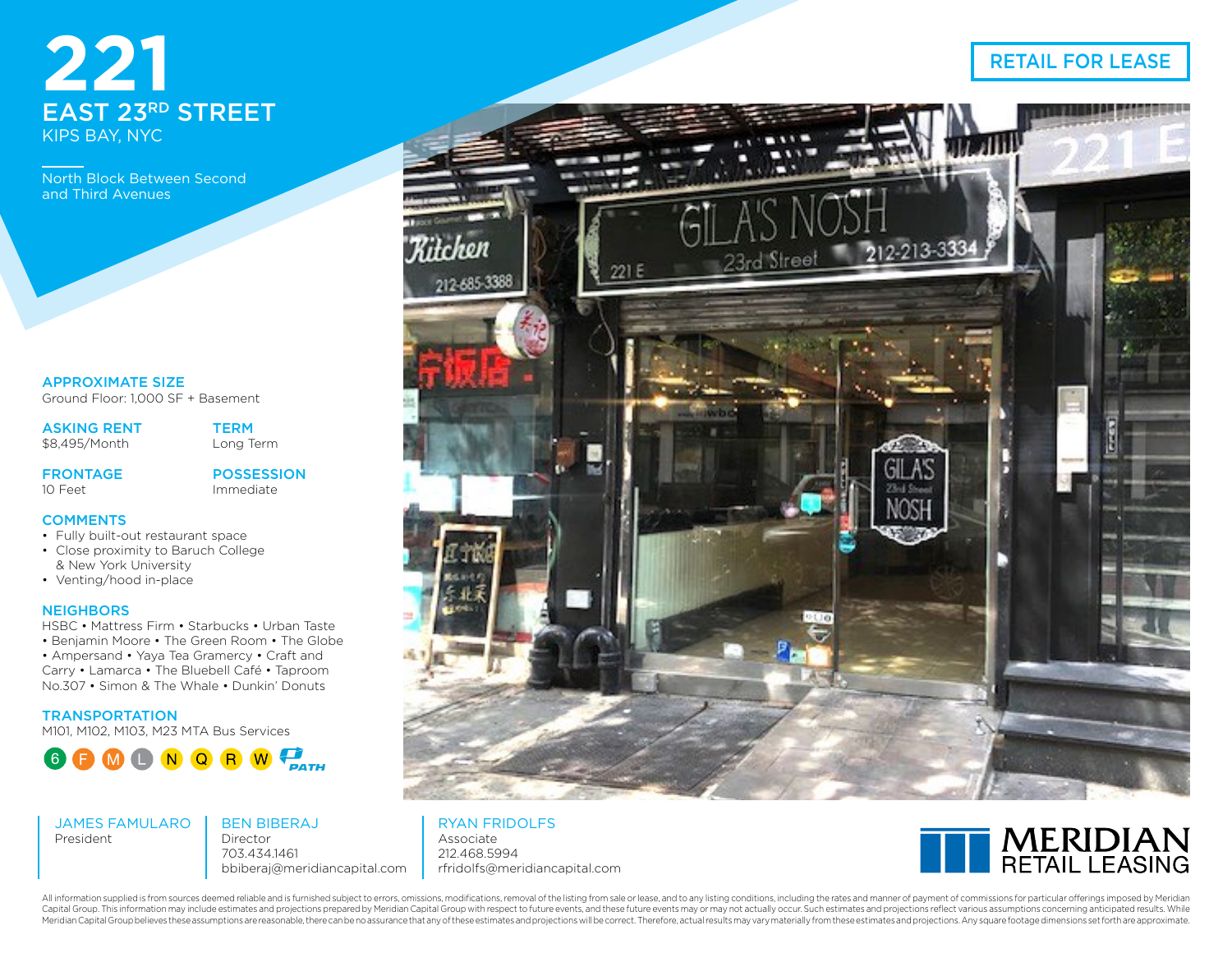221 EAST 23RD STREET<br>KIPS BAY, NYC | North Block Between Second & Third Avenues National Street Second & Third Avenues National Str



INTERIOR

**INTERIOR** 

BEN BIBERAJ Director

703.434.1461 bbiberaj@meridiancapital.com

RYAN FRIDOLFS Associate 212.468.5994 rfridolfs@meridiancapital.com



All information supplied is from sources deemed reliable and is furnished subject to errors, omissions, modifications, removal of the listing from sale or lease, and to any listing conditions, including the rates and manne Capital Group. This information may include estimates and projections prepared by Meridian Capital Group with respect to future events, and these future events may or may not actually occur. Such estimates and projections Meridian Capital Group believes these assumptions are reasonable, there can be no assurance that any of these estimates and projections will be correct. Therefore, actual results may vary materially from these estimates an